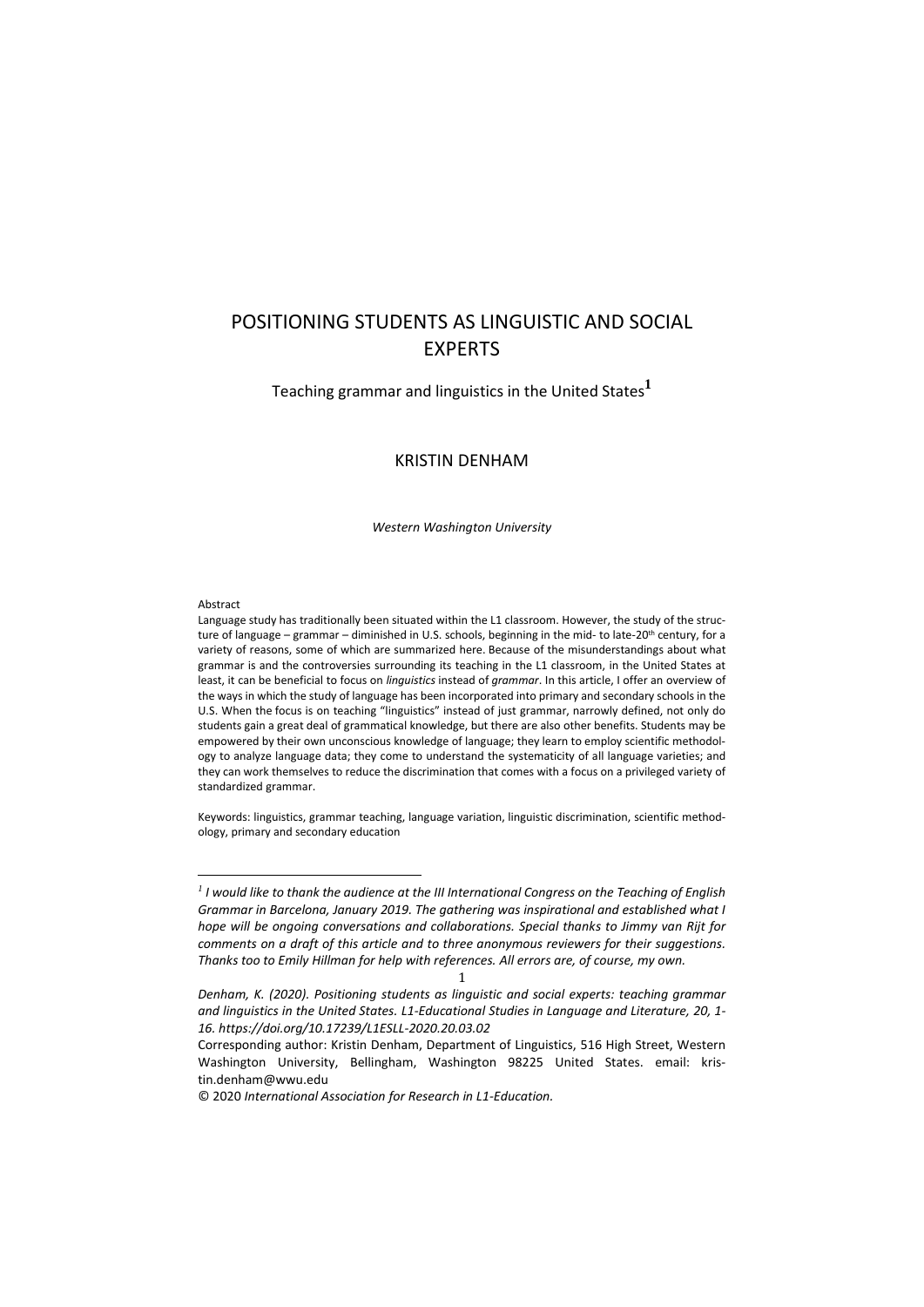# 1. HISTORICAL OVERVIEW OF L1 LANGUAGE STUDY IN U.S. SCHOOLS

Throughout the 19<sup>th</sup> century, students in United States' schools were taught grammar. The methodology was based on Latin grammar instruction, and rules of usage assumed that when there was variation in language, one form was established as the correct one. There was also a great deal of linguistic scholarship taking place at the beginning of the 19<sup>th</sup> century; historical and comparative linguistics was flourishing, and much was being discovered about how languages were related to each other and what motivated language change. More accurate descriptions of individual languages were emerging. However, this work had little to no effect on what was taught about language in American schools. For example, an understanding of the ways that English had changed did not affect the resistance to similar changes in the current language. Despite some scholars' attempts (such as Fries 1927) to demonstrate that many prescribed rules are not based on logic, and that attitudes towards variations are based, rather, on custom had little effect. Certain rules came to be the ones in the usage guides and grammar handbooks and have remained markers of status and education for more than a century. Alongside learning of prescriptive rules of "educated" usage, students also analyzed and diagrammed sentences, thereby learning about parts of speech, phrases, and clauses, and the ways in which they relate to each other. The activity known as "parsing" involved breaking down texts into their component parts, the traditional parts of speech, and labeling the functions (subject, predicate, etc.); this task was also sometimes accompanied by explanation of other functions of the words (as modifiers or complements, for example) and their relationships to each other. This method of instruction focused on visual representation of sentences prevailed in schools in the late  $18<sup>th</sup>$  century and continued throughout the 19<sup>th</sup> and most of the 20<sup>th</sup> centuries. The information about grammar and the methods used to teach it were so entrenched that American primary schools were called grammar schools. However, language instruction in the schools was stagnant, relatively uninformed by the advances in the study of language and from the burgeoning field of linguistics. Despite the emerging research on and interest in language by early 20<sup>th</sup> century linguists and grammarians, there were challenges that slowed the integration of such study into schools, which are elaborated on below.

Beginning in the 1940s and continuing through the 1950s, as part of a more general educational reform that attempted to consider why students were taught certain subjects, and why teachers taught in the way that was traditional, as well as a national governmental effort to maintain supremacy and attempt to keep up with the global leaders, the teaching of many subjects, including language and grammar, came under scrutiny. The new approach to the study of the English language showed great promise for use in schools, going beyond rote memorization, sentence diagramming, and learned usage rules, allowing students to explore their own language and make their own discoveries, and also to aid in reducing, or at least recognizing linguistic discrimination. Throughout the 1960s, English meetings and conferences were filled with presentations on linguistics and its potential effects on the field of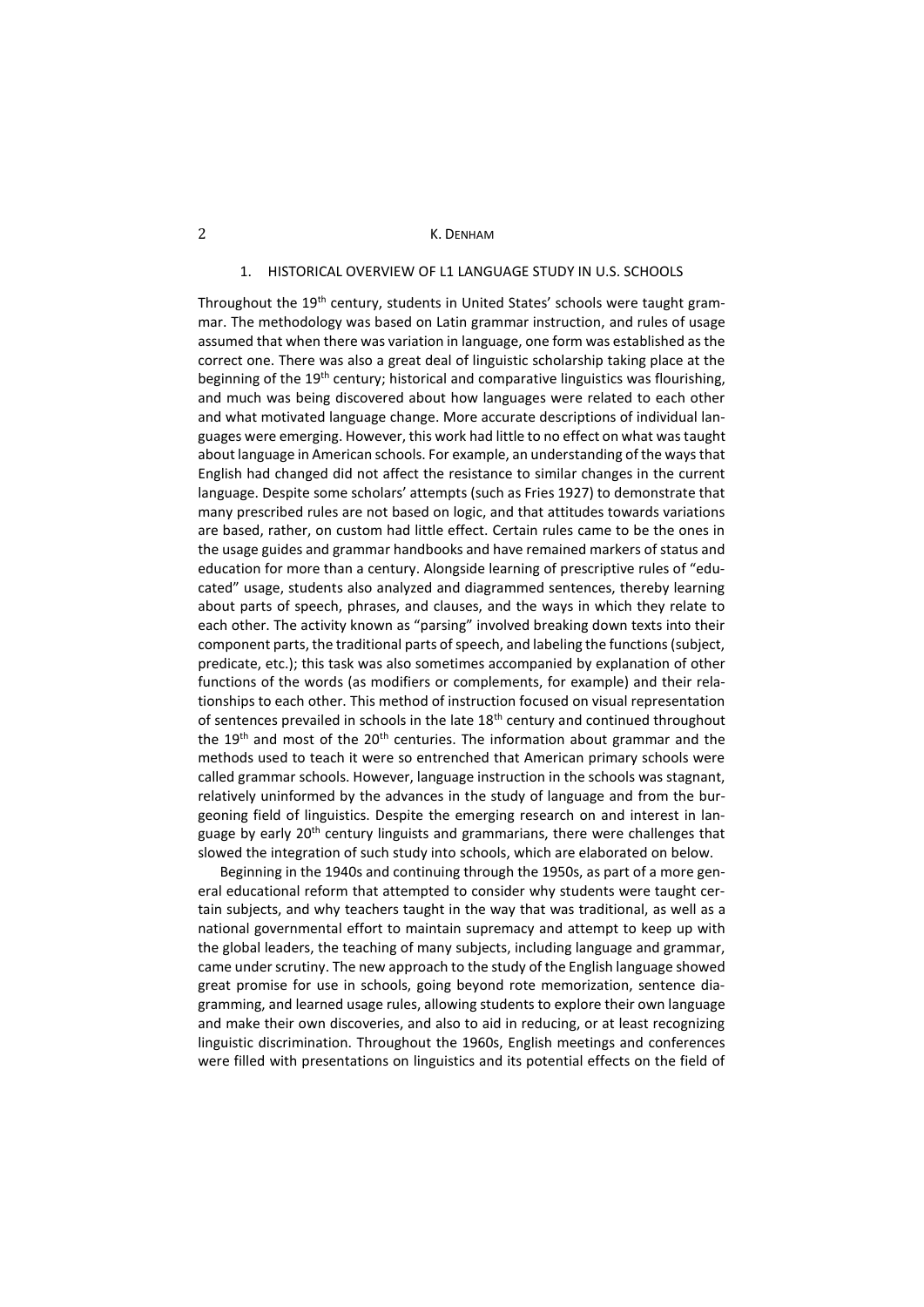#### TEACHING IN THE UNITED STATES 3

English Studies. Study centers were established around the country, with linguists, teachers, and teacher educators working together to develop materials on language and rhetoric. Textbooks for use in high schools emerged from this, including Kitzhaber (1970), Dolive (1967), Postman and Morine (1963), and Roberts (1967). See too an overview of the reasons for the failures of the national collaborative venture Project English in O'Neil (2007). However, there was also unease about exactly what teachers should be learning about; focus within linguistics and in teacher education was on transformational grammar in the mid 1960s, but there was not consensus on which aspects of the new approaches to language should be introduced to primary and secondary teachers and their students. And for many teachers, especially those not involved in the 1960s workshops or institutes, there was a lack of understanding about why linguistics was important, especially given the apparently conflicting information coming out of composition and rhetoric about grammar study in the English classroom, which I turn to below.

Alongside these concerns about which aspects of linguistics to teach and also of the challenges of how linguistics could improve teaching about language, there was also the big question of how language study affects writing and the teaching of writing. There had long been an assumption that the direct study of language, of grammatical structure in particular, would lead improve students' writing. Earlier studies, from the 1920s, '30s, and '40s had begun to investigate the role of language study with respect to writing, but studies began to emerge out of the new field of composition/writing studies about the effect of language study, and of the study of grammar in particular, on the teaching of writing. A report commissioned by the National Council of Teachers of English (NCTE) reviewed "what is known and what is not known about the teaching and learning of composition and the conditions under which it is taught" (1). This report, by Braddock, Lloyd-Jones, and Schoer (1963), reviewed five studies on composition, only one of which was about the effects of explicit grammar teaching, an experiment by Harris (1962). Harris's study compared two classes of students in five London schools; one class in each school had instruction in "formal grammar," the other in "direct method." Those studying formal grammar "followed a logically organized program of traditional grammar instruction 'through the parts of speech, with stress on the function of words' and employed the traditional grammatical terminology in classroom teaching and in correcting compositions" (70-71). Those studying Direct Method "used no textbook or grammatical terminology but considered the elements of 'sentence building and structure' which came to the teachers' attention as they read the children's writing, treating common errors in the classroom and in composition 'by means of example and imitation, instead of by the abstraction and generalization of the approach through formal grammar' which did not itself, of course, exclude the use of examples'" (71). Harris concluded that there was a "lack of effective tie between a relatively high grammatical score and improvement in the measured items of the essay'" (82-83). And from that, we get a sentence from Harris, cited in Braddock et al, that has been repeated over and over again over the last 50 years. Harris writes, "It seems safe to infer that the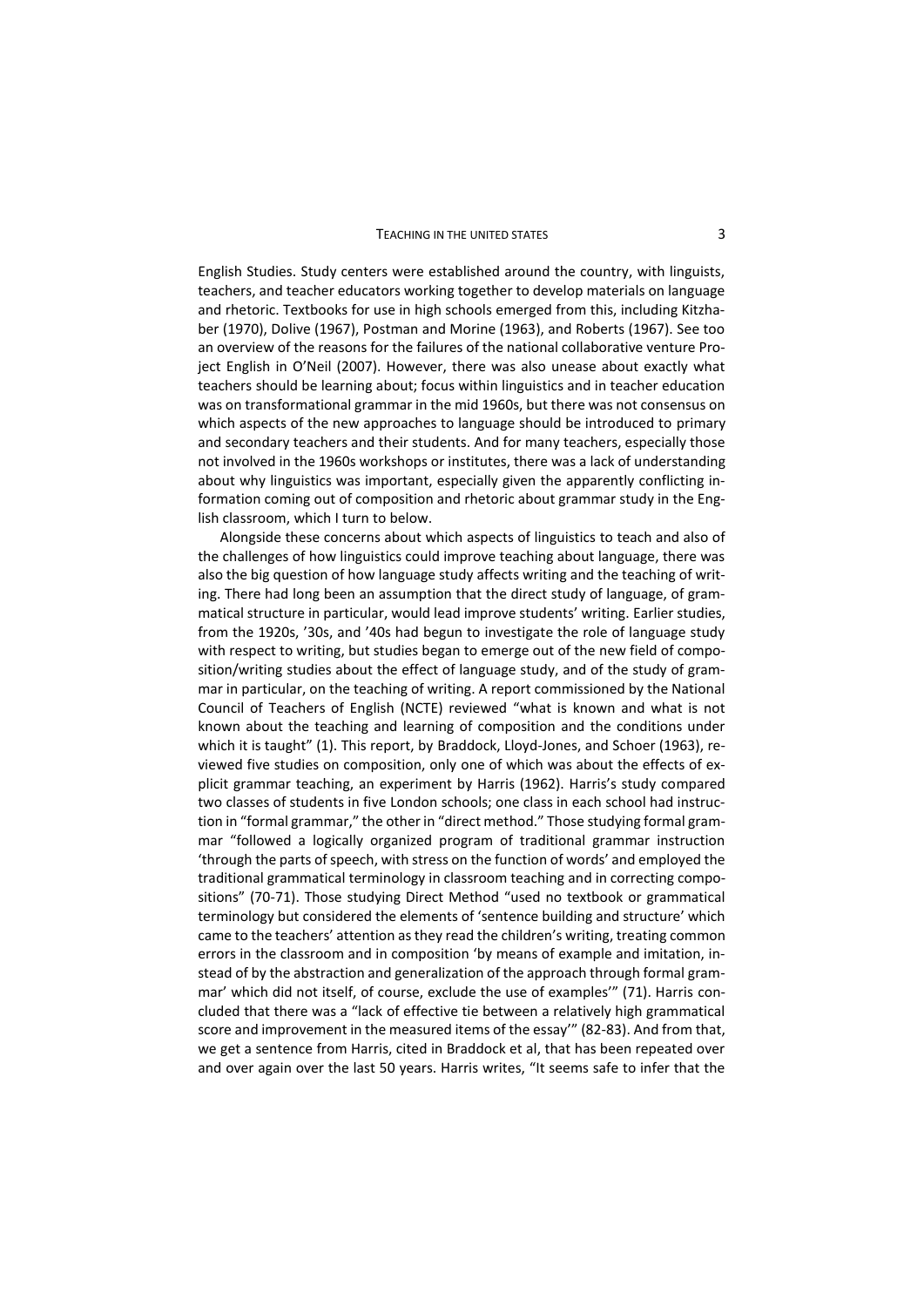study of English grammatical terminology had a negligible or even a relatively harmful effect upon the correctness of children's writing in the early part of the five Secondary Schools" (qtd in Braddock, 83). The impact of this has been significant; the Braddock report, Eaton (2003) suggests, "arguably began the decline of grammar instruction in the US" (79).

The 1966 Dartmouth Seminar was a large-scale collaborative attempt (organized by the Modern Language Association, the National Council of Teachers of English, and the British National Association of Teachers of English, with participants from the UK, New Zealand, Canada, and the US) to better determine the role of English studies in higher education. Muller (1967) notes the consensus emerging from the conference was that (traditional) grammar teaching was "a waste of time" (68). Myhill and Watson (2014) connect the ensuing "widespread abandoning of grammar" during this time directly to the Dartmouth Conference. Locke (2010) provides a comprehensive overview of the debates about grammar in the English classroom in much of the English-speaking world; Locke writes of the 1966 Dartmouth Conference, "[L]inguists found it hard to argue for the utility of linguistic knowledge but wanted to defend it as a humanistic activity" (183-84). Locke (2009) is a more succinct overview of the history of grammar and writing. Composition studies in general and the Braddock report and Dartmouth Conference in particular contributed greatly to the failure of more direct integration of language study into schools. Despite the critiques of the methodology and significance of the Harris study, promoted by Braddock et al (for example Kolln and Hancock 2005, Brown 2009, Myhill and Watson 2014), and later in Hillocks (1986), the study is still cited with great frequency as an anti-grammar teaching touchstone.

Thus, despite the initial successes of integrating into primary and secondary English classrooms more linguistically informed approaches to language in the 1960s and early 1970s, replacing the outmoded approaches and attitudes was challenging, as was preparing teachers to teach the new material. Many English teachers, uncertain of how to teach about language and grammar, quite understandably, avoided teaching about it. And the specific history of language and grammar teaching within English classrooms, coupled with the lack of certainty about how linguistics should inform that teaching, meant that the direct study of language in school and grammar study of any sort all but disappeared in the US, as it has in some other countries. Over the last couple of decades, therefore, English teachers have generally had no linguistically-informed study of language either as students nor in their teacher preparation programs. Their own conscious knowledge of grammar is thus generally minimal and there are few mechanisms in place to incorporate language study, linguistically-informed or not.

The lack of study of language and grammar in U.S. schools over the last 50 years means that although most English teachers in U.S. primary and secondary schools (often termed K-12, to refer to kindergarten through grade 12) are not generally coming in to their own classrooms having engaged in any direct study of language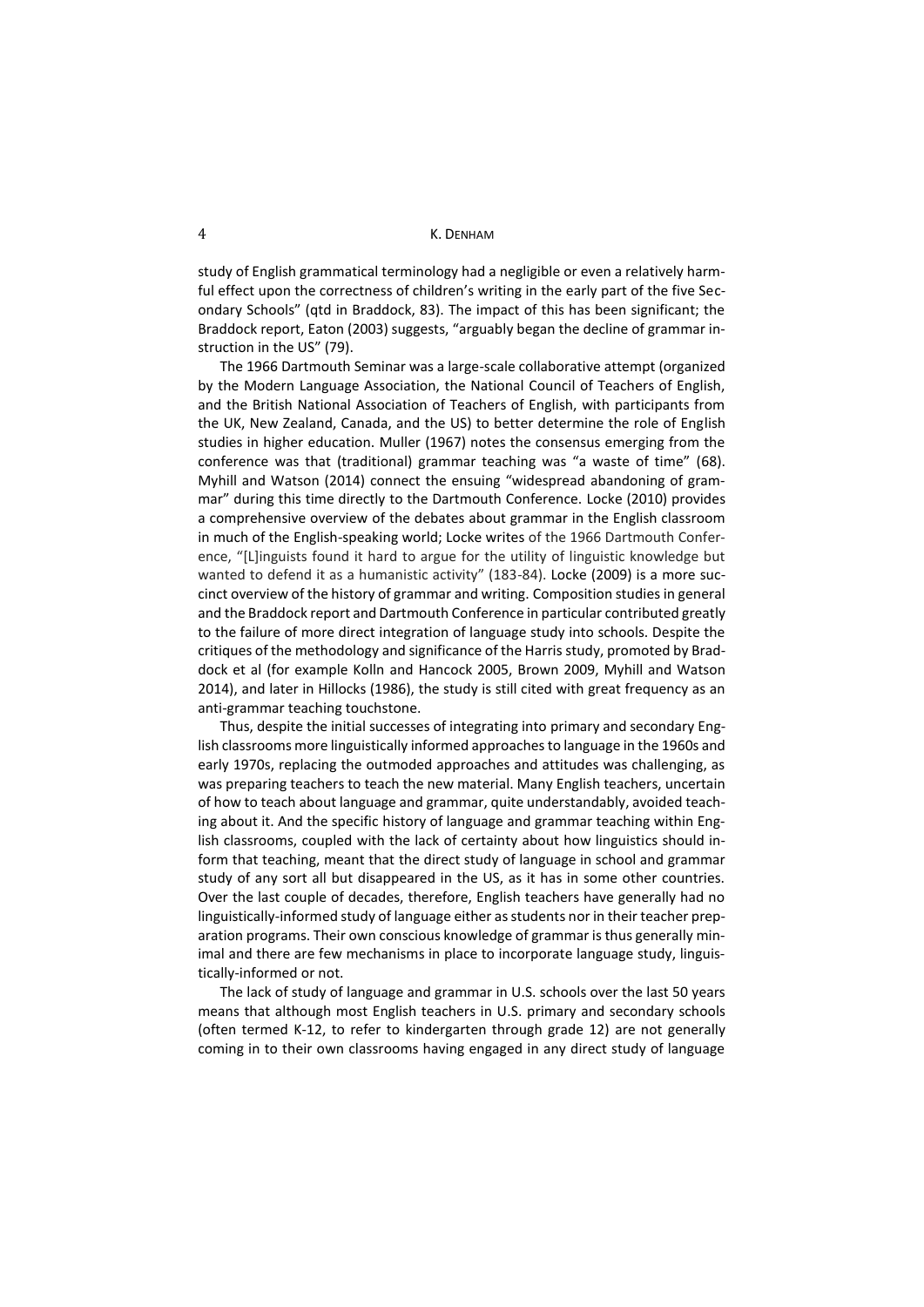themselves, they also have very few preconceived notions, thus allowing for language study to be introduced, informed by linguistics. (The preparation for teachers in linguistics varies greatly by state. In my own state of Washington, for example, secondary English education teachers are required to have linguistics coursework, but in the majority of states, this is not the case.)

It should be noted, however, that teachers have little to no motivation to engage in the study of language since it is so absent from the curriculum, and mastery of some mythical standardized form of English is still assumed to be an educational goal (and is assessed and tested). Teachers remain under pressure to teach students to master some perceived prestige variety and teaching about language can be reduced to this. Knowledge of linguistics is a critical component to resisting fallbacks into prescriptive notions of language. Richard Hudson has long espoused such a view in the UK; see, for example, Hudson (2004) and Hudson and Walmsley (2005), and van Rijt, de Swart, and Coppen (2019)'s recent literature review. A wider scope of focusing on linguistics or language study in classrooms (at all levels) allows for more opportunities to integrate into the school curriculum in a variety of ways and knowledge about language can once again become a focus in curriculum development in the English (or L1) classroom.

# 2. LANGUAGE STUDY AT THE PRIMARY SCHOOL LEVEL

Some of the barriers to smooth integration of linguistically-informed instruction do not arise in primary school classrooms, thus positioning them well for such work. As discussed in Denham (2007), Carlson (2010), and Pippin (2010), for example, there are more opportunities to integrate the study of language into a primary school classroom because typically, at this level, a single teacher is teaching multiple subjects, so it is less necessary to categorize the lessons by discipline. Because of this, the lessons can connect to virtually any classroom topic. In Denham and Pippin (2019), we demonstrate this flexibility with the study of syllables, exemplifying how this investigation into language can be incorporated into existing studies, alongside lessons on spelling, poetry, fiction, or history and geography throughout the year with grade 5 students (ages 10-11). While investigating topics as diverse as the invented child language game Pig Latin, a Native North American language Lushootseed, or an Appalachian English verbal prefix, which may all seem like diversions from more central topics, the students' knowledge of syllables builds, their unconscious knowledge is revealed, scientific methodology is practiced, and consequently language clearly becomes an object worthy of investigation. Building on work by Honda (1994) and Honda, O'Neil, and Pippin (2004, 2010), focus is on building scientific knowledge and methodology through data collection, hypothesis formation, hypothesis testing, and hypothesis reformulation.

As an example of this kind of lesson plan, consider the following. Students consider data from Lushootseed, a Salish language of Washington State (adapted from Hess and Hilbert 1995):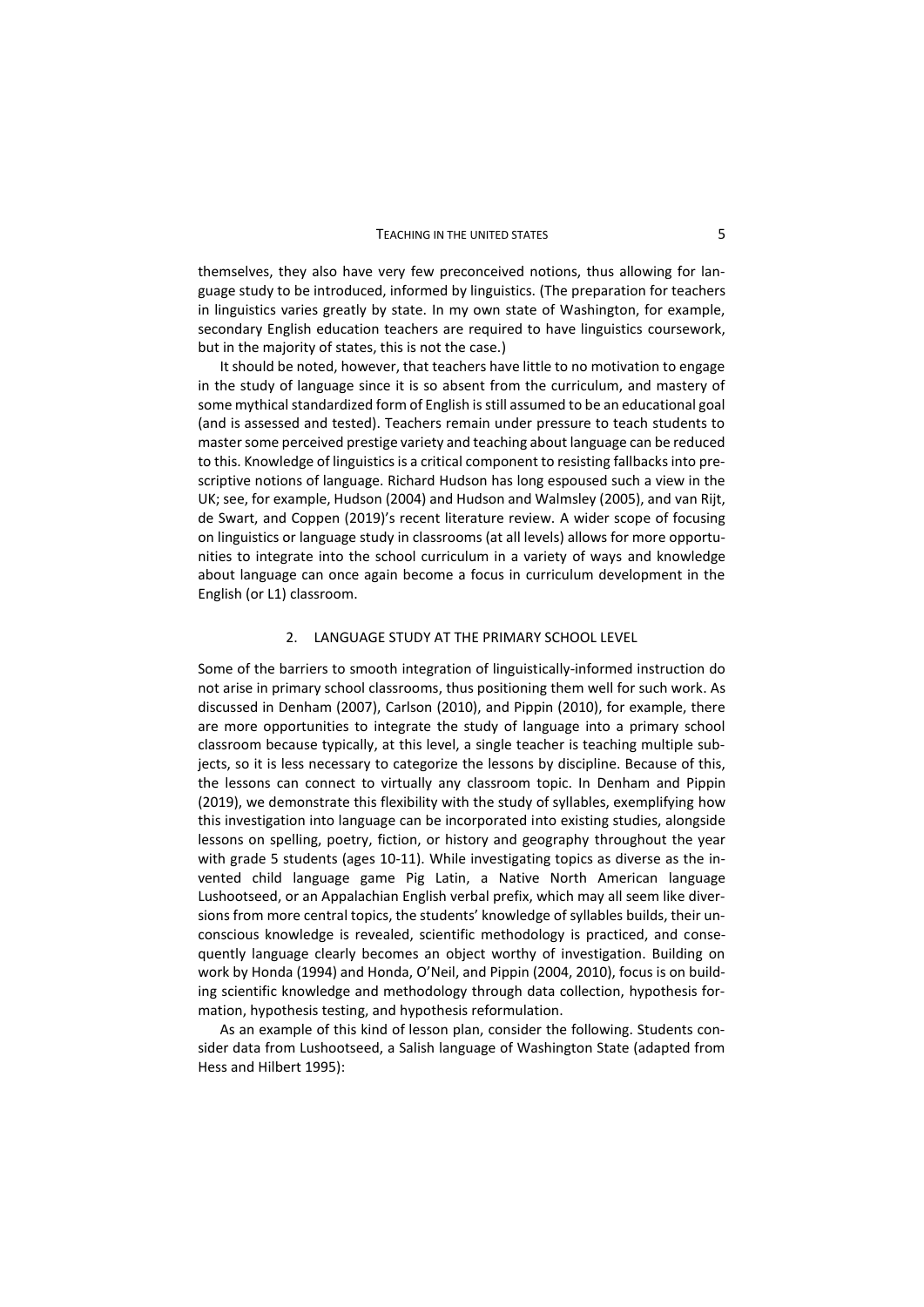```
6 K. DENHAM
```

| ?áł       | fast, quickly | ?áɬáɬ                 | hurry up          |
|-----------|---------------|-----------------------|-------------------|
| $d^z$ ág' | fall, topple  | d <sup>z</sup> ág'ág' | stagger, totter   |
| čəž       | split         | čəžəž                 | cracked to pieces |

They then make hypotheses about how the second column of words is formed, based on the first column. Teachers can offer students a prompt to describe the process: "My hypothesis is that in order to make the 'out of control' form of a word, you....", and students might come up with something like "Double the last two letters/sounds." But upon considering more data, they will discover the need to reformulate the hypothesis (that the "end" of the first syllable – the rime – is what is in fact reduplicated).

| vubil               | starve    | yububil                             | tired out, sick          |
|---------------------|-----------|-------------------------------------|--------------------------|
| $g^w$ ədil          | sit down  | g <sup>w</sup> ədədil               | sitting for lack of any- |
|                     |           |                                     | thing else to do         |
| sax <sup>w</sup> əb | jump, run | sax <sup>w</sup> ax <sup>w</sup> ab | scurrying about inef-    |
|                     |           |                                     | fectively                |

Teacher notes are provided with this lesson, since working with unfamiliar data and conducting linguistic analysis can be intimidating. This type of lesson allows for reformulation of hypotheses; allows further insight into syllable structure; allows exploration of a local, endangered language; and connects to other aspects of the curriculum (history and culture). While such investigation may not seem to have immediately applicable components for "grammar" study, more narrowly defined, it does take language as an object of study, which leads to other kinds of fruitful linguistic (and other) explorations. Pippin finds his students delve eagerly into linguistics investigations, and he is able to use syllable exploration as a reference point throughout the year. Also, the exploration of languages other than English can be not only a way of expanding inclusivity, but can also reveal important grammatial features that shed light on the language of study. Ginsburg, Honda, and O'Neil (2011) demonstrate how use of students' own varied native language data benefits everyone in an English as a Second Language class focused on English mastery.

Another example of a lesson that I and others have used at all levels, from primary through university, which is detailed in Denham (2007, 2014, 2015) and Denham and Keyser (2014), and is also found in many introductory linguistics texts, including Denham and Lobeck (2013), encourages analysis using made-up words in sentences such as the following:

The dorling bardons snorfed the groonlins with frelundity.

Students as young as six years old are able to determine the categories of words like *dorling* (adjective)*, bardons* (noun)*, snorfed* (verb)*, groonlins* (noun)*,* and *frelundity*  (noun). This lesson is more clearly aligned with traditional notions of grammar study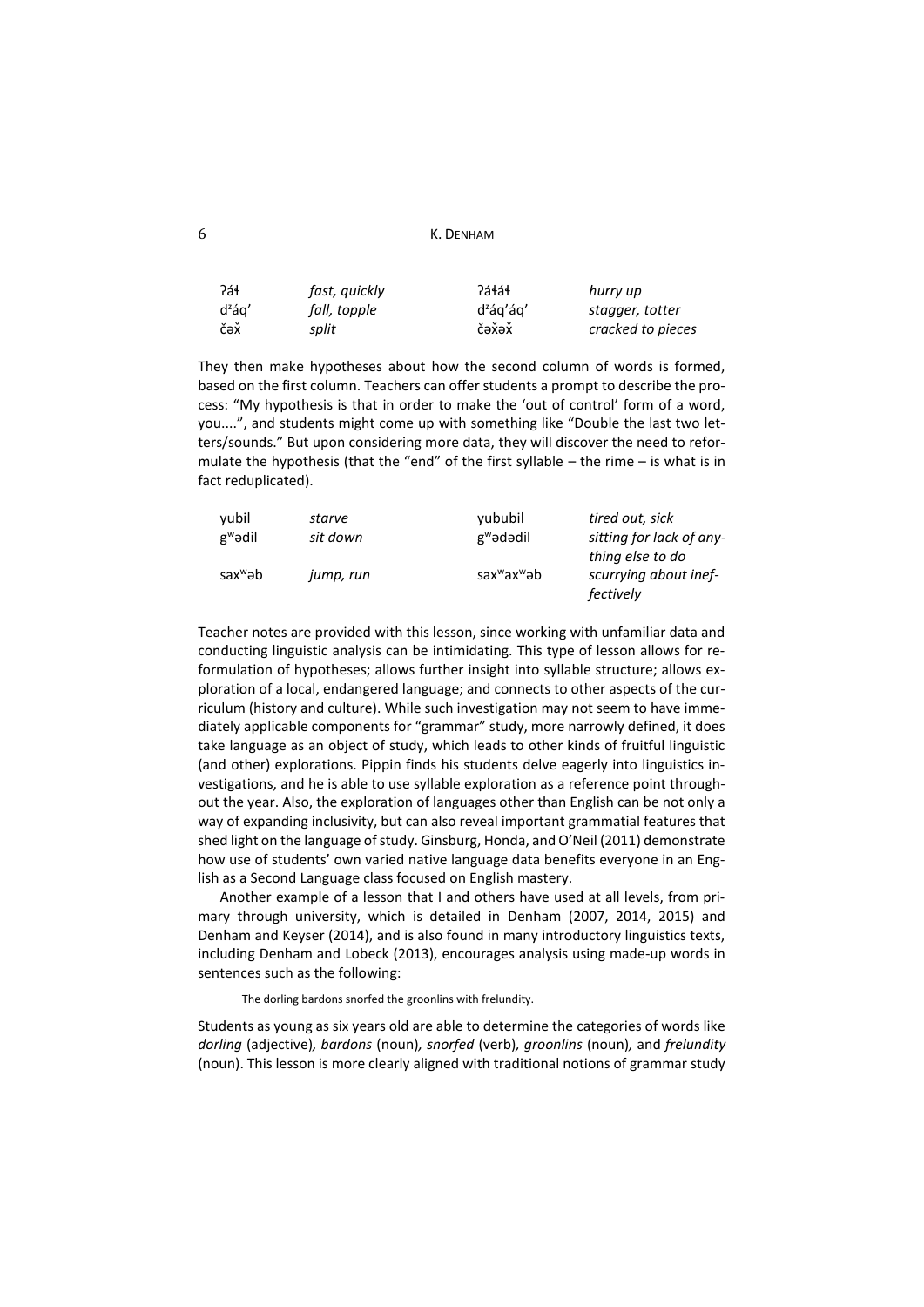(than syllable study is), and it leads students to understand that meaning is not the only way we understand lexical categories; we also use syntactic and morphological knowledge. Importantly, it also positions students, simply because they are language users, as the experts.

Most primary school teachers likely do not have the experience with linguistics to develop lesson plans such as the Lushootseed one above, and even if they do, they will likely need to demonstrate how such study meets existing educational standards and/or how it fits into the established curricular framework. Similarly, even with a lesson such as the analysis of nonsense words, teachers may lack confidence about their own knowledge of language and be uncertain how to demonstrate its connection to the curriculum. The teacher preparation students we have worked with over the last several decades acknowledge the uncertainty they feel teaching about language. Giovanelli's (2015) study also address the anxiety many teachers feel.

Developing partnerships between teachers and linguists is one way to navigate the uncertainty and the knowledge gap. And even when teachers have some linguistics background, partnerships can be an important component. A Middle School Linguistics blog (with the Strands Grammar, Conventions, and Morphology), http://middleschoolling.blogspot.com/, grew out of a weekly collaboration between Kristin Denham, Beth Keyser, and Keyser's students. (See also Keyser 2019.) Empowerment of students through drawing out their intuitions via guided questions is a common refrain in Keyser's work, as is being satisfied with not immediately having the answers: "One thing I've learned about teaching grammar this way is that I need to get used to saying 'I don't know' a lot. But I usually find an answer with a little help from my friendly linguist." (Keyser 2014)

Bateman (2019) offers ways she and partner teachers have integrated linguistics into a Project-Based Learning curriculum at the middle school level (grade 8), connecting to a variety of topics that may not appear to lend themselves to the integration of linguistics at first glance. They also demonstrate how to work within approaches adopted by many American schools (such as Project-Based Learning curriculum). Bateman offers ideas and lesson plans for incorporating the study of language into classroom topics as diverse as homelessness in America and the human food chain, and she does so using an innovative curricular model embraced by teachers and administrators.

Since the materials, textbooks, and curricula that teachers are often asked to use do not incorporate the advances made by linguists about language study in schools, and since linguistics is unfamiliar to most teachers, the various state and national standards can provide a launching pad for such integration. In Denham (2015), ways teachers at the primary and secondary levels can use the standards as an entree to linguistically-informed language study are offered. Consider the following for grade 3 from the Common Core State Standards, adopted by the majority of the states:

CCSS.ELA-Literacy.L.3.1a: Explain the function of nouns, pronouns, verbs, adjectives, and adverbs in general and their functions in particular sentences.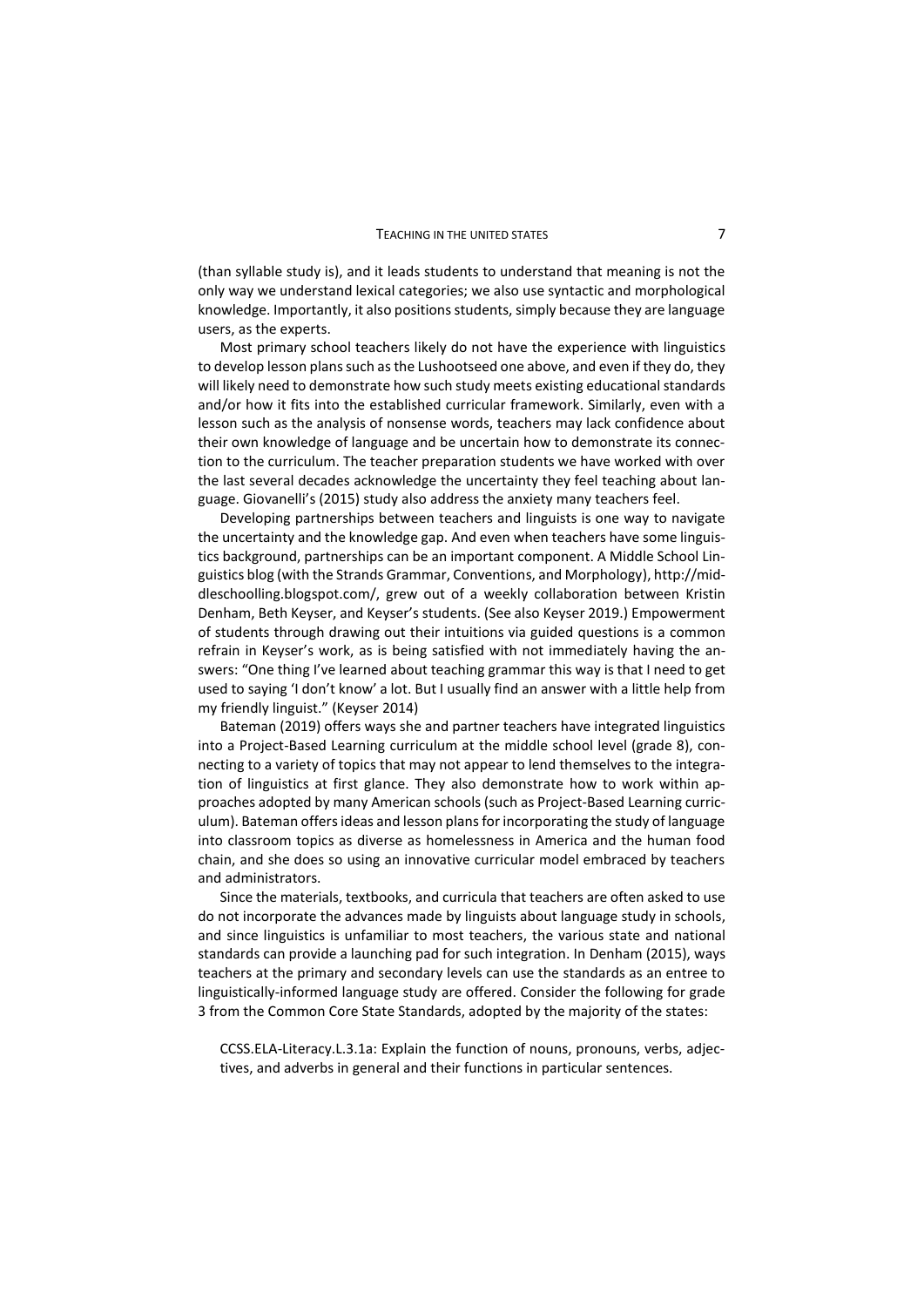This very broad standard provides an opportunity to study language and to do so in a way informed by linguistics. The exercise described in the previous example, for example, using a nonsense word sentence, would be a perfect opportunity to have students practice meeting this standard.

With both primary and secondary students, connecting to standards is an important way for teachers to gain confidence that the language study they are incorporating will satisfy multiple goals. The Exploring Language website (https://www.explorelanguage.org/overview-6-12) I created in collaboration with primary and secondary teachers connects to the Common Core State Standards, in use by a majority of states in the U.S. The lessons focus on grades 3-8, though many of the lessons are easily adaptable for other grade levels. School administrators, curriculum directors, or other teachers who may be wary of "grammar study" or linguistics can be reassured that such lessons connect to educational standards and benchmarks. McNulty (2010) also connects language study to the Grade Level Expectations (GLEs) for her middle school students in creative ways, not found in the suggested teaching materials used in the school district. Most of the teaching materials and resources targeted at primary school teachers are not informed by the advances of linguistics; however, there are some exceptions. Wilde (2012), for example, talks directly and convincingly about language privilege ("Language variation is a social justice issue just as much as racial identity is" (96)), while also engaging upper elementary and middle school students in analysis of grammar, including those that interact with conventions and usage – and tying lessons to the Common Core State Standards.

### 3. LANGUAGE STUDY AT THE SECONDARY SCHOOL LEVEL

The secondary school classroom presents some distinct challenges because of the history of grammar teaching in the U.S. in secondary schools, outlined previously, and because of the disciplinary separation that is typical in secondary classrooms. Teachers generally teach single subjects, so they cannot integrate language across various subjects as easily as teachers of primary students can.

## *3.1 Teaching about Language in L1 Language Classrooms*

The legacy of the lack of grammatical study in U.S. high schools over the last several decades, coupled with a focus on STEM (Science, Technology, Engineering, and Math), means that most high school English teachers are not likely to find the English classroom generally conducive to grammatical study, especially when separated from the foci of literature and writing. However, we have begun to see some very successful integration of linguistically-informed language study into the secondary English classroom. Importantly, this occurs when the teachers have had some linguistics training. Roh (2010), Pippin (2010), Denham and Keyser (2014), and Keyser (2019) discuss some of the ways that they integrate various kinds of language study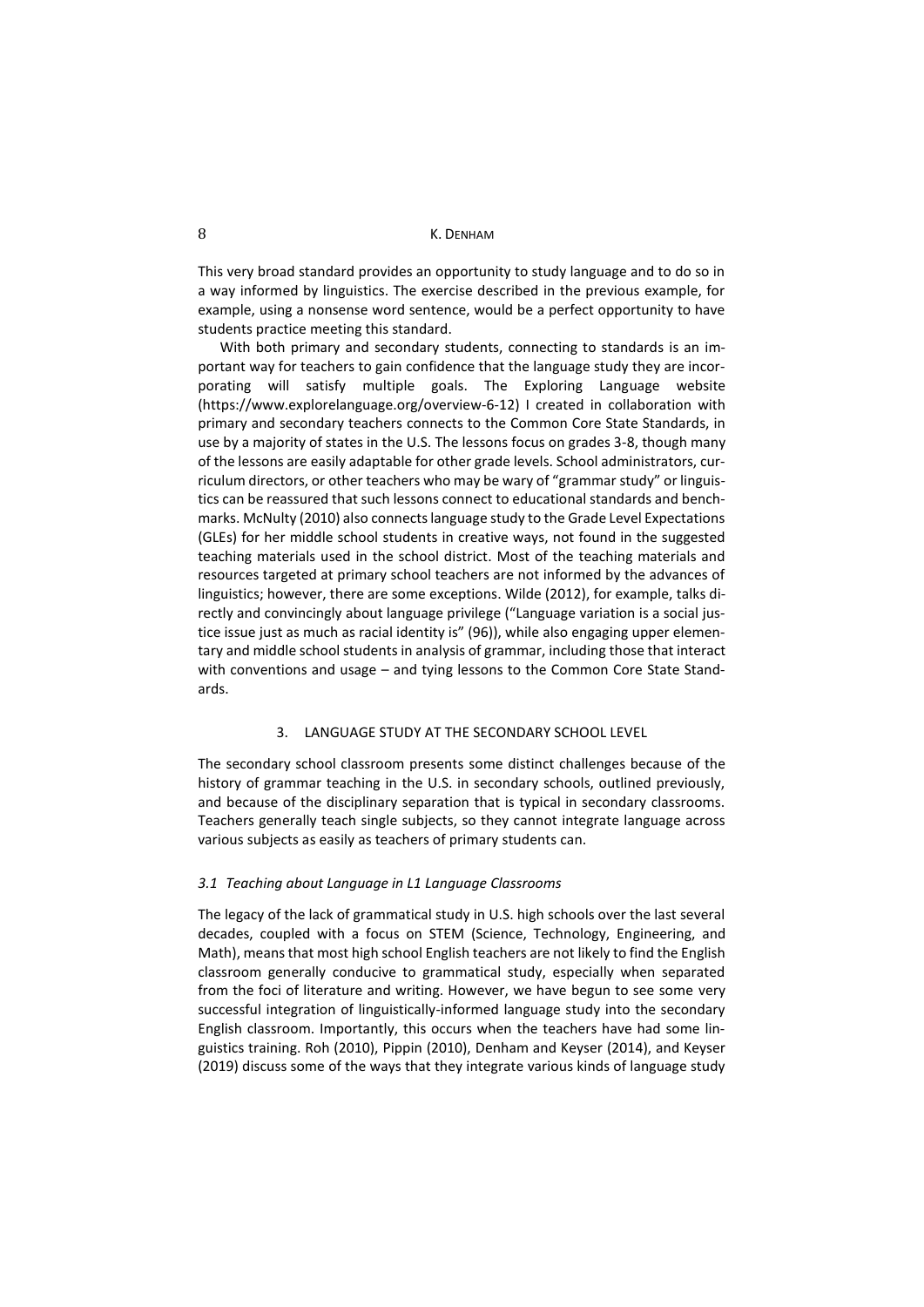#### TEACHING IN THE UNITED STATES **19 ACCEPTS** 3

into their English Language Arts classrooms, alongside the traditional study of literature and practice of writing. For example, Roh discusses a wide range of linguistic explorations connected to the works of Langston Hughes, an African American writer from the early part of the  $20<sup>th</sup>$  century. Pippin (2010) and his students also analyze the unique literary style in an early 20<sup>th</sup> century text. These author-teachers offer examples of ways to simultaneously engage in literary and linguistic analysis.

There are a growing number of linguistically-informed books and resources for use in secondary school English/Language Arts (the term widely used for L1 language, literature, and culture) classrooms that meet teachers and students on familiar ground, discussing usage and conventions, and applications to writing and literature, while also exploring language acquisition and the history of prescriptive attitudes (Schuster 2003), language change (Wilde 2012), and inflectional and derivational affixes (Benjamin and Oliva 2007), for example. See also Anderson (2005), Brown (2009), Ehrenworth and Viton (2005), and even more recently Crovitz and Devereaux (2020). Other recent work focuses on the linguistically diverse classroom, including Adger, Wolfram & Christian (2007), Reaser & Wolfram (2007), Wheeler & Swords (2010), and Charity Hudley & Mallinson (2010, 2013). Myhill and colleagues' work on the effect of linguistic instruction on writing lends further support to such approaches, rebuilding the trust undone by earlier attempts to integrate linguistics into the teaching of writing. See, for example, Jones, Myhill and Bailey (2012), Jones and Myhill (2013), Myhill (2014).

The anti-grammar legacy has had real effects on teaching about grammar in U.S. high schools, and the reticence to incorporate linguistics, given the failures of attempts to do so in the 1960s and 1970s, is understandable. However, lesson plans and curricula that are informed by linguistics and high school teachers who have had linguistics coursework are having positive effects in the high school English classroom. Grammar study is not limited to the English classroom, however.

#### *3.2 Teaching about Language in "Social Studies"*

Because of the controversies about teaching grammar in secondary English classrooms, some linguists have turned to other areas of the high school curriculum to integrate language study. Teaching about language in the context of social studies (history, geography, and culture) rather than English has proved fruitful. Reaser and Wolfram (2007) developed a curriculum adopted by the state of North Carolina for use in middle school (ages 11-14). Kristin Denham and David Pippin have developed curriculum and lesson plans on language for use by Washington State social studies middle school students. (See Denham, Lobeck, and Pippin (2011), Denham and Pippin (2011), and Denham and Pippin (2014). As Denham and Pippin write in the overview of the curricular project the goals are:

"to develop an understanding and appreciation for the linguistic patterning of all languages and, in particular, the diversity of languages in the Pacific Northwest and Canadian West Coast; to establish the link between historical events and language change;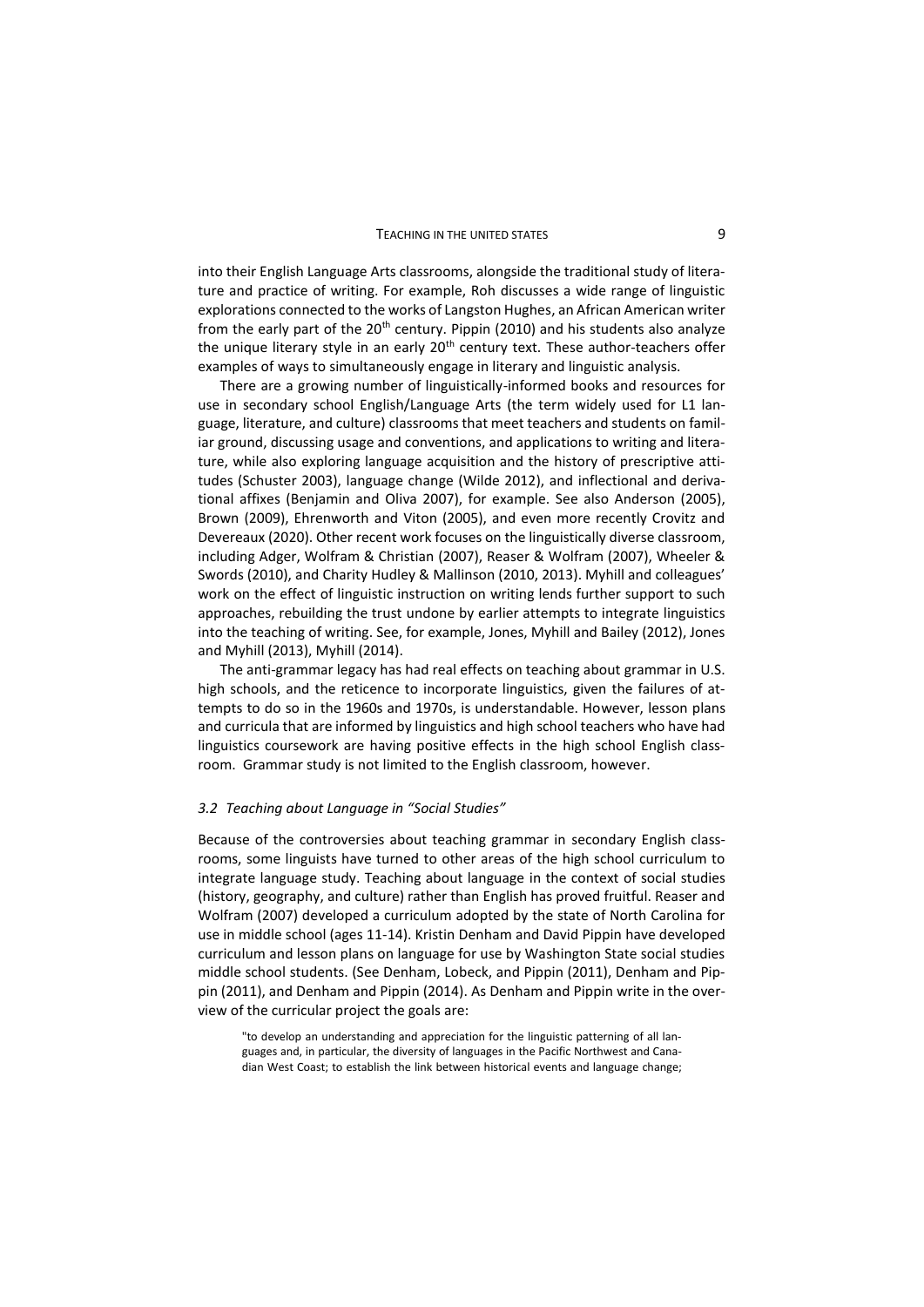to address misconceptions and identify changing views about language over time; and to promote linguistics literacy by engaging students in scientific inquiry about language.

Studentsin the Pacific Northwest are required to know how to read their language, how to write in their language, but are not required to know about their language. They should. Language awareness has an important place in the social studies, where the topics of cultural identity, class differences, geographic placenames, sovereignty, and civil rights are naturally intertwined with more specific topics of linguistics. Central to all of the featured languages are the people of the Salish Sea who have made important contributions to language awareness. We have designed the lessons to be taught by someone with little or no formal training in linguistics. It is our hope that by using the resources contained in the curriculum, teachers will be able to extend their learning and model the curiosity that should be central to any education. (https://www.voicesofthepnw.net/overview)"

Classes focused on issues related to history, geography, and anthropology provide and excellent platform for the introduction of linguistics and grammar study.

# *3.3 Teaching about Language in Linguistics Courses*

A third place in which language study is finding its way into secondary schools is in stand-alone linguistics classes. Suzanne Loosen, a high school English teacher with a masters degree in linguistics, began to offer a high school linguistics course in 2010. She details this course in Loosen (2014). Others have followed suit, and more linguistics classes are offered every year throughout the country. The Linguistic Society of America (LSA), the primary professional organization for linguists, has a growing number of high school teachers who attend, present, and share their work. This kind of collaboration between linguists and secondary teachers is an important indicator of how interest and collaboration are growing and yielding important results. The LSA also has a committee working to develop an Advanced Placement (AP) Linguistics class. AP is a national program that allows high school students to take classes in high school that can count for university credit. A national exam for each subject is given every spring. The first step to developing AP Linguistics is to have 250 linguistics courses in high schools to demonstrate that there is sufficient interest and that there are enough teachers prepared to teach the subject matter. (After an AP course is established, the College Board, the organization responsible for administering the AP courses and exams, will help provide workshops for teacher training in the subject matter and course, as they do for many other fields and topics.) See Larson, Denham, and Lobeck (2019) for an overview of the AP initiative. Mulder (2010) discusses a collaboratively developed secondary school linguistics project in Victoria, Australia. Dick Hudson and Graeme Trousdale have been involved for years in developing an A-Level in Linguistics in the UK: https://dickhudson.com/a-level-linguistics/. These stand-alone linguistics courses demonstrate the continued reach of language study and linguistics in secondary schools.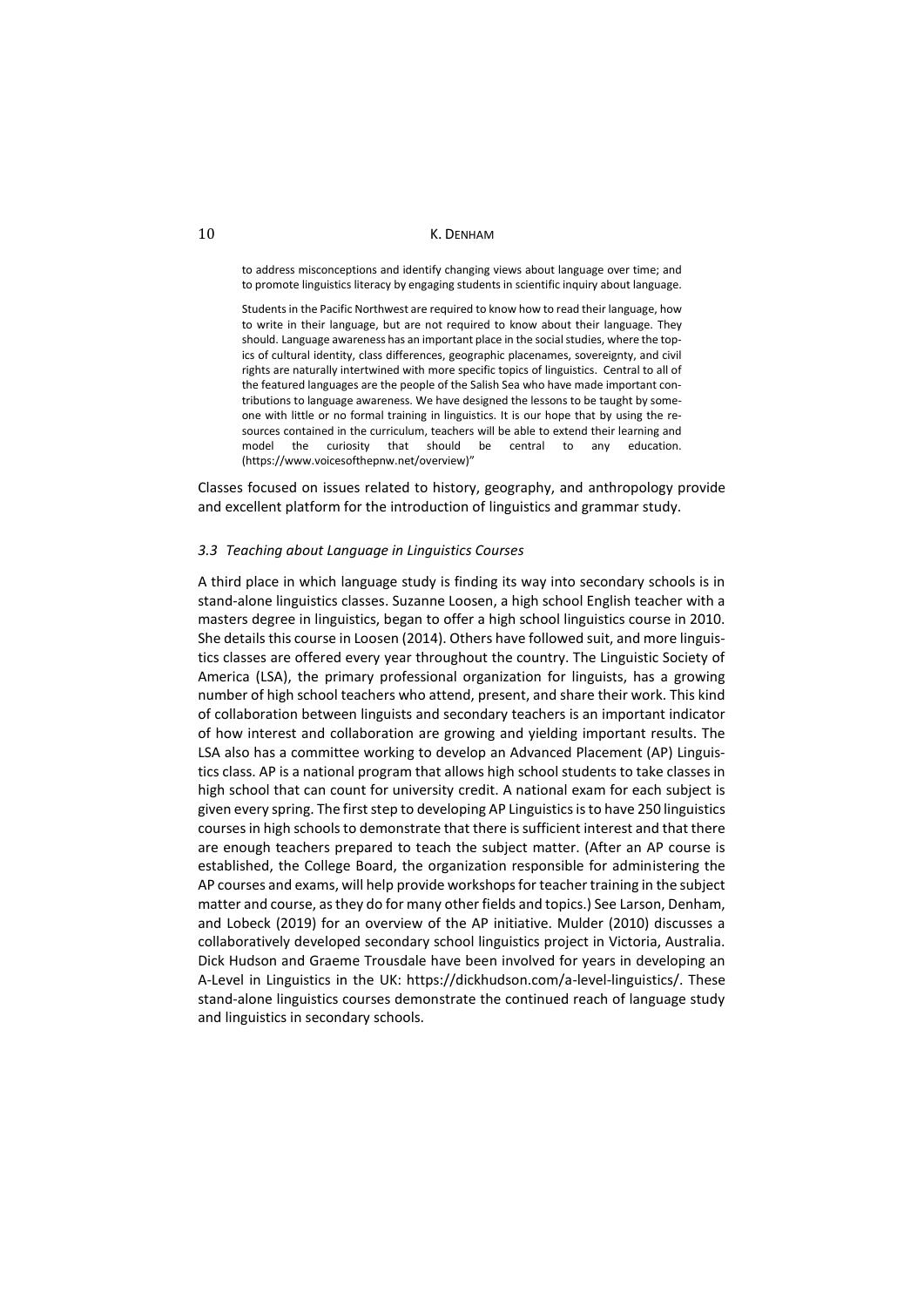#### 4. DISCUSSION

Grammar study is language study; guiding students to engage with many aspects of language, encouraging them to collect language data, and talking with them about how grammar fits within a larger framework is critical to not only learning grammar but also understanding the larger context in which it exists.

When the study of grammar is expanded – both in terms of the kinds of topics addressed and in which kinds of courses those topics are studied – students at all levels demonstrate not only a better conscious understanding of grammar, but also a clear understanding of the linguistic discrimination that is inherent in many traditional corrective models of grammatical instruction and a desire to not perpetuate those ideas or methods. They learn that prescriptive rules and rules of standardization often arise where there is variation, and that those rules often have to do with power differentials. As noted above in some of the recent materials for high school that grapple with variation (Anderson (2005) and Schuster (2003), for example), rather than avoid discussion about variation, and focusing instead on some standard form, teacher and students together can acknowledge and analyze a wide variety of syntactic constructions. This invites students to analyze the data and then to understand *why* the variation exists, thereby offering a portal into broader discussions of grammar as it exists in the world. For example, students consider variation in verb forms, such as these past tense forms:

*They had drank/drunk the beer. We've lighted/lit the lamps. They screenshot/screenshotted the image. I've dreamt/dreamed about that before.*

They then analyze the reasons – both internal/linguistic and external/historical – for the variations. Such examples encourage students to focus first on linguistic forms and understanding their morphology and syntax; social judgments are separate. See Adger, Snow, and Christian (2018), Devereaux and Palmer (2019), Lobeck (2019), Denham and Lobeck (2018), for recent examples of work that confronts linguistic discrimination in teaching grammar.

Reflections from students reveal evidence of the success of this approach. Writes a university student and future secondary education teacher:

"Really, when you focus on the 'mix-ups' and 'mistakes' we make in grammar, you find that these are often natural corrections of irregularities in our language that came about for other weird historical reasons, such as saying you was instead of the irregular you were. By saying you was the speaker has made the application of the past tense pattern more uniform. And when people discover this, they not only understand the 'error,' but they're more likely to remember it, and they have learned something about grammar and verb paradigms and subject-verb agreement along the way."

Another student offers: "When you come to understand the basic principles behind linguistics, then you simply use these to show that negative reactions to certain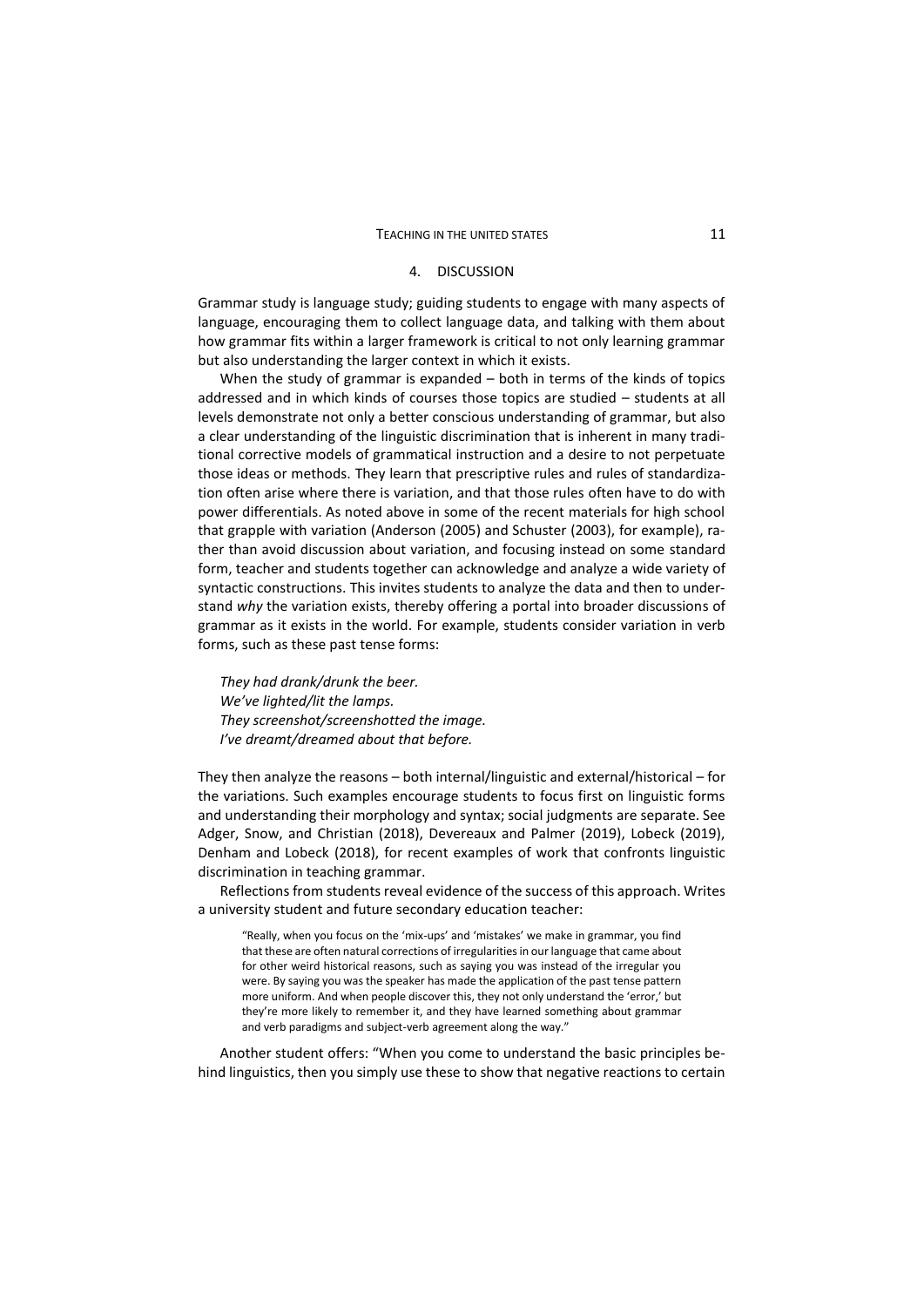dialects and languages are not founded in linguistic truth, but in social stereotypes." Another student puts it succinctly: "Grammatical knowledge is useful as a tool of equality." These students who are soon to be teachers learn to always consider the reasons behind "errors," in order to be able to decide whether or not such variations need feedback and which kind of feedback will be fruitful and empowering. In most cases errors are not random but are instead indicative of systematic features of knowledge and use of language. Broadening grammatical investigation to include a variety of approaches to language study offers a context for students to understand attitudes towards language. They learn that grammatical variation is just data and engaging with that data allows them to fully understand the systematicity of all varieties. They can then work to eradicate the discrimination that comes with a focus on a privileged variety of standardized grammar.

These pre-service teachers are not simply learning grammar so they can then teach grammar; instead they primarily learn to ask questions about grammar, and they learn to analyze and become language scientists. Some of their testimonials reveal these transformations. Writes one university student planning to be primary school teacher:

"I finally understand what science really means – that it's not biology or chemistry, but it's a method of inquiry. And it's been so exciting to discover that using language data! I wish everyone could do this - and could do it early, when they're a kid! I can't wait to do this with my students!"

#### And another typical summary from a student:

"I find it far more useful and beneficial to allow students to discover how words and sentences are formed according to syntactic and morphological rules of language instead of teaching them traditional 'grammar,' which, especially when taught independent of any other subject can seem like a set of so many arbitrary and nonsensical rules ...Understanding things like affixes, word formation rules, and sentence-level syntax and also aspects of phonology - helps students better understand spelling and grammar since they are not memorizing sets of letters and rules, but are rather studying how language itself works."

Even in a "traditional" L1 grammar class, which might include, for example, discussion and discovery of lexical categories, phrases, and clauses (see Lobeck and Denham 2013, for example), there are also important opportunities for conversations about other aspects of language. For example, discussion of slang can open up investigation into lexical categories, open and closed classes, category shift, and so on. Or discussions about the conventions of texting or other electronically-mediated communication can lead to debate about standardization, intuitions about meaning, the speed of language change, and other topics that contextualize for students that grammar study is linguistics and that linguistics is grammar study. Van Rijt, de Swart, and Coppen's (2019) overview of linguistic concepts used in L1 grammar education provides insight from non-U.S. concepts on similar endeavors, and van Rijt et al. also show how students can improve their linguistic reasoning abilities via L1 grammar teaching.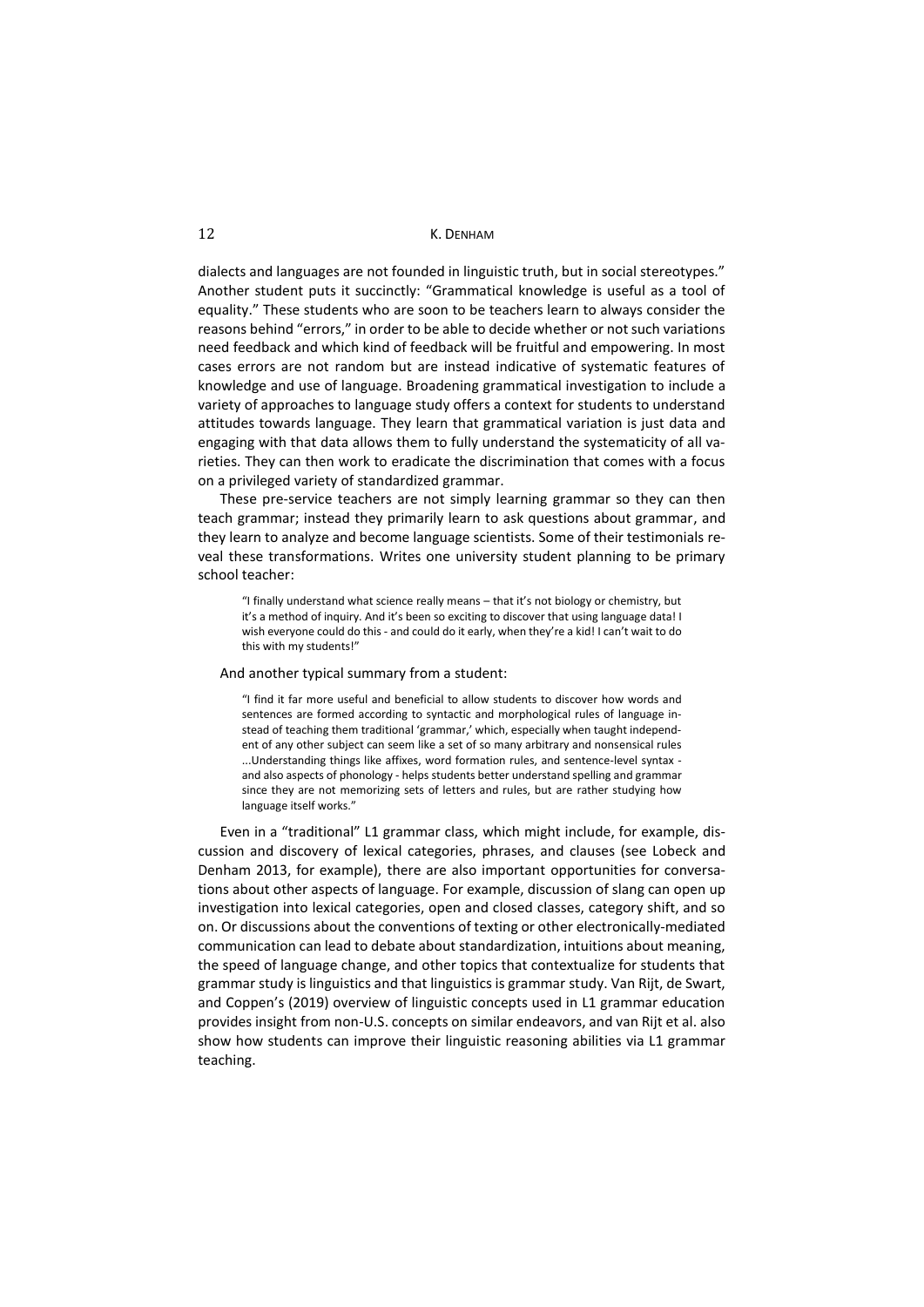Also, it is always beneficial to bring in data from other languages, as noted above, especially those used by the students or that they have some connection to. The basic research method of comparing and contrasting grammatical systems can reveal systematic patterns and is a convenient way to expand students' ideas of what language is and how it can vary.

### 5. CONCLUSION

In the U.S., where the term "grammar" comes with various stigma and unhelpful associations, focusing on linguistics rather than grammar can be beneficial. In other places, where "grammar" does not come either with the prescriptive connotations nor with the historical baggage it has in the U.S., perhaps focusing on "linguistics" may carry its own concerns (it's not relevant, it's too theoretical, etc.). See, for example, van der Aalsvoort and Kroon (2015)'s discussion of the controversial attempt to introduce linguistics in Dutch secondary schools. Regardless of the terminology used, I advocate for broadening one's approach to language study. Almost any aspect of language that comes up in a classroom with any age or level of student will be useful and relevant. Engaging in discussion of Lushootseed syllable structure, for example, in primary school, or in discussion of regional lexical differences in secondary school, may seem to stray too far afield to be grammar study, but in fact is exactly the kind of investigation that can allow students to discover the importance of linguistics and its relevance in their own lives and can offer students insight into language attitudes and how they are intertwined with societal power. Such conversations and investigations will also inevitably connect to more traditional aspects of "grammar."

In sum, in the U.S. where the study of *grammar* has a somewhat fraught history and comes with the baggage of upholding standardized varieties, an approach that advocates for teaching about language anywhere you can, informed by the scientific study of language conducted by linguists, is gaining ground. Doing so makes language an object worthy of study and that study creates a body of knowledge that students can continue to build on. All of these kinds of investigation of language that might come into a classroom at any level can employ scientific methodology, allowing for a better understanding of what science is, using easily accessible language data. Students then can come to better understand how language works and that it is a dynamic system, always changing. With this knowledge of language change and variation, they then come to understand the powers at work in linguistic subordination and discrimination. And finally, this kind of broadened understanding of grammar as linguistic investigation is empowering. Students come to understand they already have inherent knowledge of the complexities of language, and students and teachers can work together to reveal that knowledge.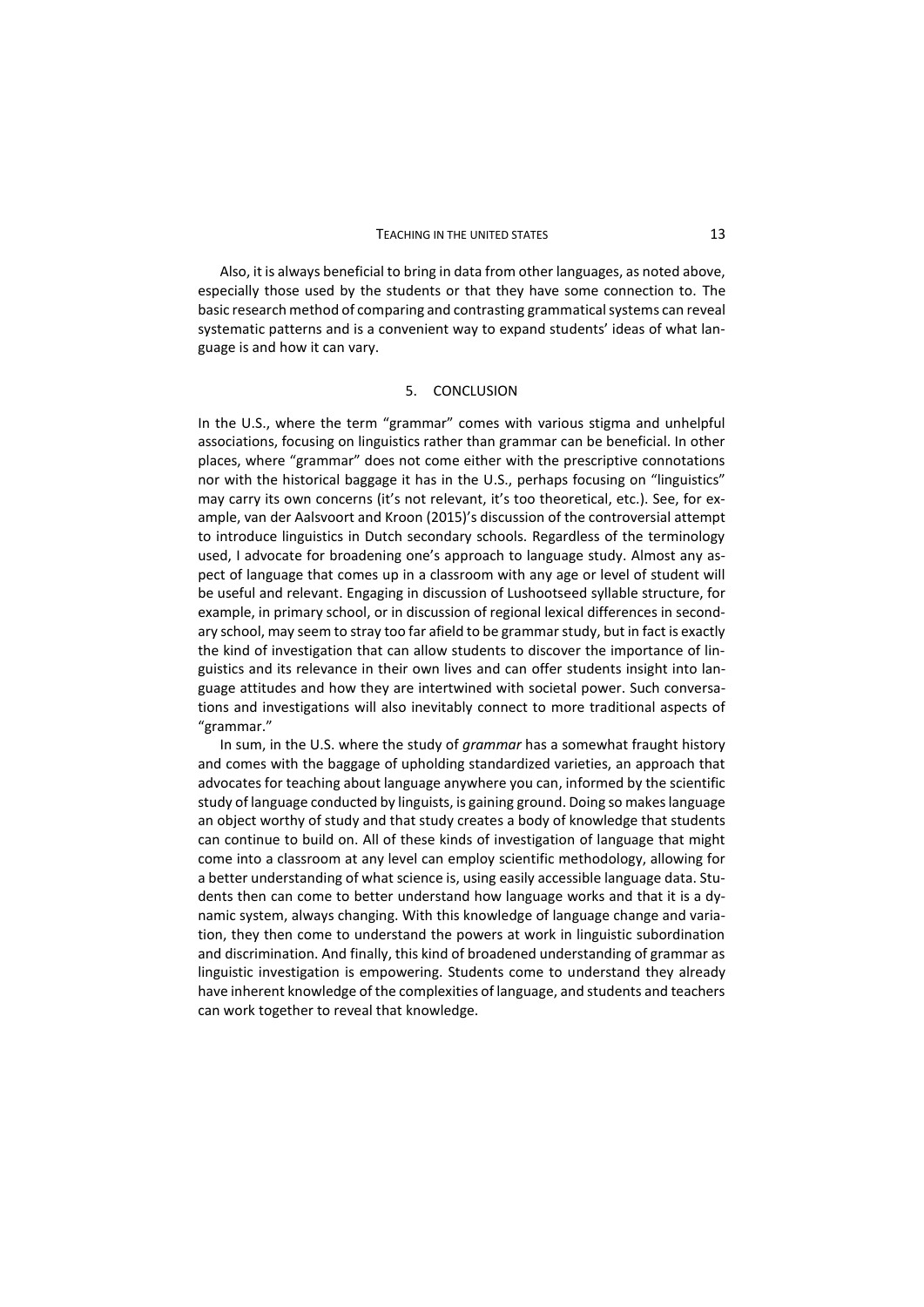#### **REFERENCES**

- Adger, C.T., Snow, C., & Christian, D. (Eds.). (2018). *What* Teachers *Need to Know about Language* (2nd ed.). Bristol, UK: Multilingual Matters.
- Anderson, J. (2005). Mechanically inclined: Building grammar, usage, and style into writer's workshop. Portland, ME: Stenhouse Publishers.
- Bateman, N. (2019). Linguistics in middle school: Incorporating linguistics into project-based learning. Language, 95(2), pe300-e326.
- Benjamin, A. with Oliva, T. (2007). Engaging grammar: Practical advice for real classrooms. Urbana, IL: National Council of Teachers of English.
- Berry, R. (2015). Grammar myths. Language Awareness, 24(1), 15-37.
- https://doi.org/10.1080/09658416.2013.873803. Braddock, R., Lloyd-Jones, R., & Schoer, L. (1963). Research in written composition. Urbana, IL: National
	- Council of Teachers of English.
- Brown, D.W. (2009). In other words: Lessons on grammar, code-switching, and academic writing. Portsmouth, NH: Heinemann.
- Carlson, D. (2010). A primary teacher's linguistic journey. In Denham and Lobeck (eds.), Linguistics at school: Language awareness in primary and secondary education. Cambridge: Cambridge University Press.
- Crovitz, D. & Devereaux, M. (2020) More grammar to get things done: Daily lessons for teaching grammar in context. New York: Routledge.
- Denham, K. (2015). Examining linguistics in the language strand of the common core. Language and Linguistics Compass, 9(3), 139-149. https://doi.org[/10.1111/lnc3.12125.](https://doi.org/10.1111/lnc3.12125)
- Denham, K. (2014). Language study as inquiry: Rediscovering parts of speech. ATEG Journal, 23(1), 20-32. Denham, K. (2014). Exploring language: Daily language investigations for English language arts. Retrieved
- from http://www.explorelanguage.org/. Denham, K. (2014). Middle school linguistics: A middle school linguistics blog (with the strands grammar,
- conventions, and morphology). Managed by Kristin Denham. http://middleschoolling.blogspot.com/.
- Denham, K. (2007). Linguistics in a primary school. Language and Linguistics Compass, 1(4), 243-259, June 2007. Reprinted in linguistics at school: Language awareness in primary and secondary education, Cambridge University Press, 2010.
- Denham, K. & Keyser, B. (2014). No nonsense in nonsense words: A new perspective on grammar. Presentation at NCTE session "The story of language: Integrating linguistics into high school English classrooms," (co-organized with Anne Lobeck), Washington, DC, November 2014.
- Denham, K., & Lobeck, A. (2018). Reflections on What Teachers Need to Know about Language (2002). In C. T. Adger, C. Snow, & D. Christian (Eds.), What Teachers Need to Know about Language (2nd ed.). Bristol, U.K: Multilingual Matters.
- Denham, K., & Lobeck, A. (2013). Linguistics for everyone: An introduction. Boston, MA: Cengage Learning.
- Denham, K. & Lobeck, A. (2012). Teaching teachers to teach scientifically. Presentation at the American association for the advancement of science panel on "Teaching science through language," Vancouver, BC, February 2012.
- Denham, K., & Lobeck, A. (Eds.). (2010). Linguistics at school: Language awareness in primary and secondary education. Cambridge, MA: Cambridge University Press.
- Denham, K., & Lobeck, A. (Eds.). (2005). Language in the schools: Integrating linguistic knowledge into K-12 education. Mahwah, NJ: Lawrence Erlbaum Associates.
- Denham, K., Lobeck, A., & Pippin, D. (2011). Developing a middle school linguistics curriculum: Linguistics beyond the language arts. Presentation at linguistic society of America annual meeting, Pittsburgh, Pennsylvania, January 7, 2011.
- Denham, K., & Pippin, D. (2019). Sustained linguistic inquiry as a means of confronting language ideology and prejudice. In M. Devereaux & C. Palmer (Eds.), Teachers' and linguists' perspectives: Practical strategies for teaching language variation and language ideologies. pp. 147-156 Abington, U.K: Routledge.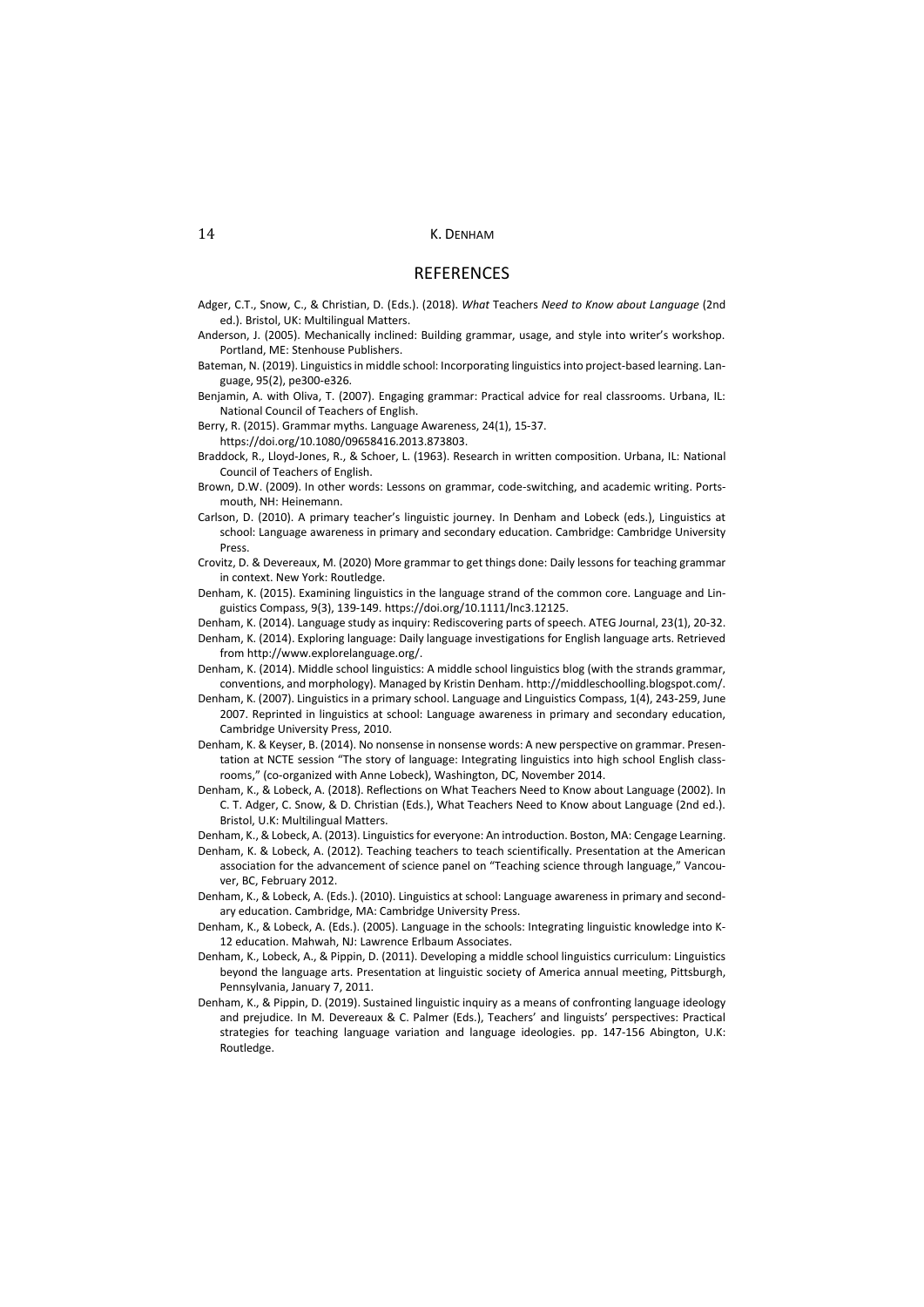#### TEACHING IN THE UNITED STATES 15

- Denham, K., & Pippin, D. (2014). Voices of the Pacific Northwest: Language and life along the Columbia and throughout Cascadia from the 18th Century to the present. Middle school social studies curriculum. https://www.voicesofthepnw.net/.
- Denham, K., & Pippin, D. (2011). A new approach to Washington State history and geography: Inquiry via language. Presentation at the Washington State Council for the Social Studies, October 2011.
- Devereaux, M., & Palmer, C. (Eds.). (2019). Teaching language variation in the classroom: Strategies and models from teachers and linguistics. Abington, U.K: Routledge.
- Dolive, E. S. (1967). Linguistics in the elementary school, primary level. Huntsville, TX: Sam Houston State College Educational Department.
- Eaton, A. (2003). The effectiveness of two methods of correcting formal error. Business Communication Quarterly, 66(2), 79-83. https://doi.org/[10.1177/108056990306600209.](https://doi.org/10.1177%2F108056990306600209)
- Ehrenworth, M., & Vinton, V. (2005). The power of grammar: Unconventional approaches to the conventions of language. Portsmouth, NH: Heinemann.
- Fries, C.C. (1927). The teaching of the English language. New York, NY: Thomas Nelson and Sons.
- Ginsburg, D., Honda, M., & O'Neil, W. (2011). Looking beyond English: Linguistic inquiry for English language learners. Language and Linguistics Compass, 5(5), 249-264. https://doi.org/10.1111/j.1749- 818X.2011.00271.x.
- Giovanelli, M. (2015). Becoming an English language teacher: Linguistic knowledge, xnxieties and the shifting sense of identity. Language and Education, 29(5), 416-429.

https://doi.org/10.1080/09500782.2015.1031677.

- Harris, R. (1962). An experimental inquiry into the functions and value of formal grammar in the teaching of English, with special reference to the teaching of correct written English to children aged twelve to fourteen. Unpublished doctoral dissertation, University of London.
- Hess, T., & Hilbert, V. (arr). (1995). Lushootseed grammar book: The language of the Skagit, Nisqually, and other tribes of Puget Sound. An Introduction. In consultation with: Louise George, Dewey Mitchell, Joyce Cheeka, Helen Ross, Al Sampson, Martin Sampson. Seattle, WA: Lushootseed Press.
- Hillocks, G., Jr. (1986). Research on written composition. Urbana, IL: National Council of Teachers of English.
- Honda, M. (1994). Linguistic inquiry in the science classroom: "It is science, but it's not like a science problem in a book." Cambridge, MA: MIT Working Papers in Linguistics.
- Honda, M., O'Neil, W., & Pippin, D. (2004, January). When Jell-O meets generative grammar: Linguistics in the fifth-grade English classroom. LSA Annual Meeting. Talk presented at the annual meeting of the Linguistic Society of America, Boston, MA. http://web.mit.edu/waoneil/www/k12.
- Honda, M., O'Neil, W., & Pippin, D. (2010). On promoting linguistics literacy: Bringing language science to the English classroom. In K. Denham and A. Lobeck (Eds.), Linguistics at School: language awareness in primary and secondary education. 175-188. Cambridge, MA: Cambridge University Press.
- Hudson, R. (2004). Why education needs linguistics (and vice versa). Journal of Linguistics, 40, 105-130. https://doi.org[/10.1017/S0022226703002342.](http://dx.doi.org/10.1017/S0022226703002342)
- Hudson, R., & Walmsley, J. (2005). The English patient: English grammar and teaching in the twentieth century. Journal of Linguistics, 41, 593-622. https://doi.org/10.1017/S0022226705003464.
- Jones, S. & Myhill, D., & Bailey, T. (2013). Grammar for writing? An investigation into the effect of contextualized grammar teaching on student writing. Reading and Writing, 26, 1241-1263. https://doi.org[/10.1007/s11145-012-9416-1.](https://doi.org/10.1007/s11145-012-9416-1)
- Keyser, B. (2019). Linguistics in an English language arts class: Elevating language awareness. In M. Devereaux & C. Palmer (Eds.), Teachers' and Linguists' Perspectives: Practical Strategies for Teaching Language Variation and Language Ideologies. 39-46. Abington, U.K: Routledge.
- Keyser, B. (2014). No nonsense in nonsense words: A new perspective on grammar [Video file]. Retrieved from

https://www.youtube.com/watch?v=Z0v9LX6WgH8&list=UUrspFfjxvXhmg9-S7vI8rQg&index=2.

- Kitzhaber, A. (1970). Language/Rhetoric 1-6: A sequential program in English. New York, NY: Holt, Rinehart & Winston.
- Kolln, M., & Hancock, C. (2005). The story of English in United States schools. English Teaching: Practice and Critique, 4, 11-31.
- Larson, R., Denham, K., & Lobeck. A. (2019). The AP Linguistics initiative. Language, 95(3), 381-393.